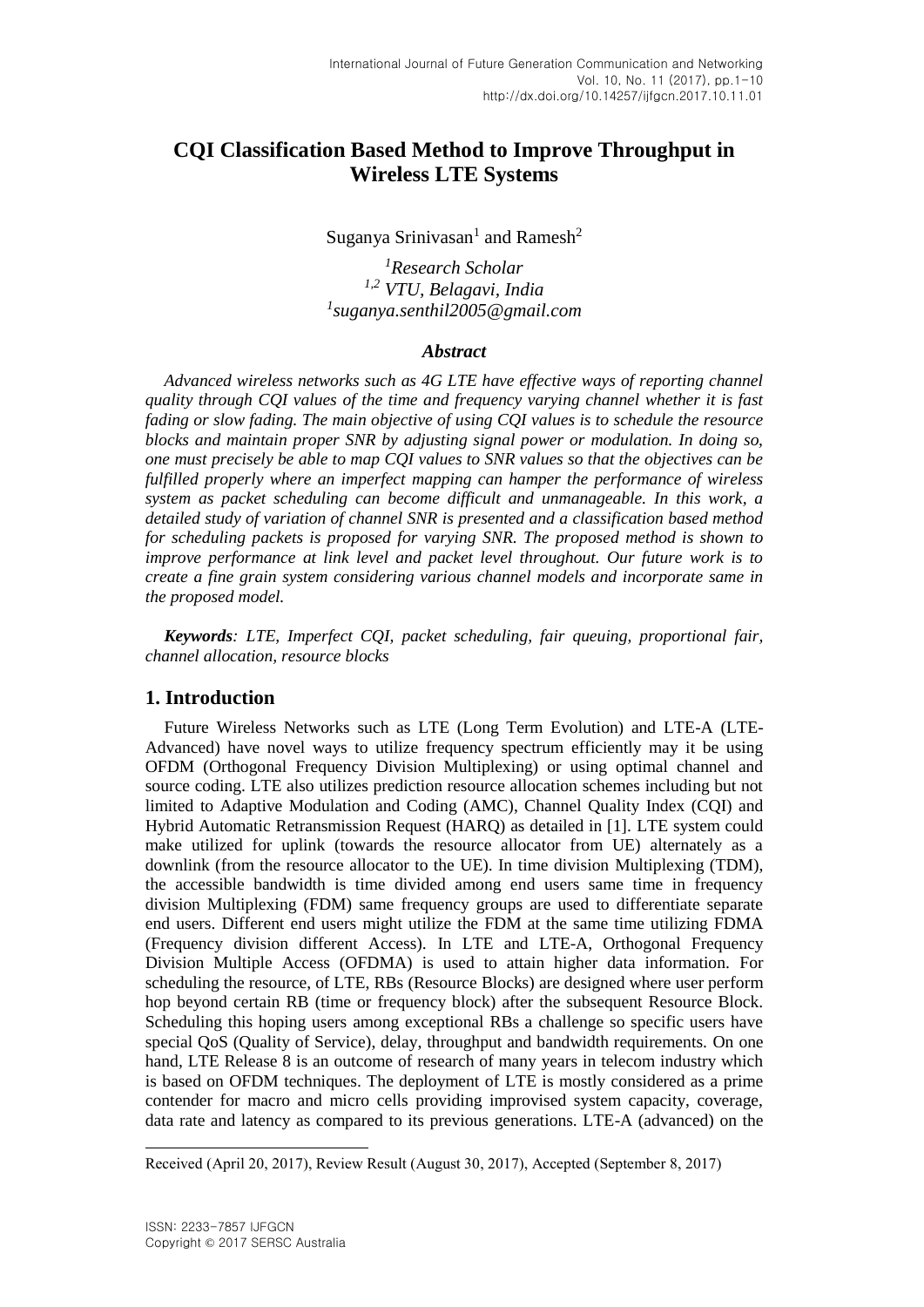other hand is an important improvement of LTE release 8 which enhances the user experience in high mobility situations [8]. The community has added up to Release 14 into the research domain for which is all collectively known as LTE-A after release 8. Wireless throughput is a term used to measure the performance of a wireless channel. Techniques to improve performance of a wireless channel not only include the coding, modulation and scheduling, but also require a deep understanding about the channel features such as multipath fading, slow and fast fading, and channel gain. Upon successfully analyzing these features, one can optimally design a scheme to schedule resource blocks (RBs) to provide better throughput. There are many ways of improving throughput of an LTE channel. Rate and delay feedback, channel gain equalization and diversity techniques are well known in literature. Moreover, OFDM provides a neat way to use single subcarrier in both time and frequency domain to transmit signal in a resource block. While it is known that techniques such as FHSS can be used, packet scheduling in a RB is still a major challenge as it requires a multi-criteria optimization methodology. Various packet scheduling schemes are proposed in the literature including proportional fair, round robin, fair queuing, weighted fair queuing, inverse weighted queuing and inverse weighted fair queuing [2-5]. In order to create a better scheduling, focus is provided on different aspects of a channel such as number of subcarriers, number of resource blocks, quality of channel, modulation scheme used *e.g*. Most of the work in literature focus on specifics of parameters as mentioned above. While this approach is useful in many cases, the results can be improved if we can provide a holistic approach which can focus on group based usage of scheduling [9-10].The advantage of classification and grouping are as follows: (a) One can be characterized as a part of group, (b) a group level guaranteed QoS can be maintained, (c) There is a lower computation complexity at the downlink transmitter and computing resources and (d) Estimates of channel can be used directly to improvise the system as a whole. In this work, a CQI classification based method is proposed to improve throughput of a 4G LTE wireless system. The paper is organized as follows: Section II details various techniques of resource scheduling in LTE. Section III describes the importance of CQI and its usage in modern networks for better channel utilization. Section IV explains our proposed classification based method for packet scheduling. Results and analysis is presented in Section V while Section VI concludes the paper with briefs on our future work.

# **2. LTE Resource Scheduling**

Every user is assigned various alleged resource blocks (RBs) in the time frequency framework. End user's bit rate relies on the quantity of RBs and the utilized modulation. The amount from claiming RBs and the sort of resources an end user gets allocated may be purely subject to those scheduling algorithm which we use in time and frequency recurrence measurements. In Figure 1 physical resource block (PRB) is the fundamental square or unit of LTE and the designation of all these PRBs depend on the scheduling methodology eNB. Each LTE sub-outline is of 1ms term and comprises of two slots, with each space being 0.5ms. There are seven OFDM slots in the time space of each slot.

In control data or all the more particularly inside downlink control data, eNodeB sends the subtle elements of resources through which UE can collect its downlink information or UE can send their uplink information. Besides, the control data information is comprised of CCE's and genuine information data is made out of RBs. LTE has 20 MHz data transmission band width and 100 RBs [2].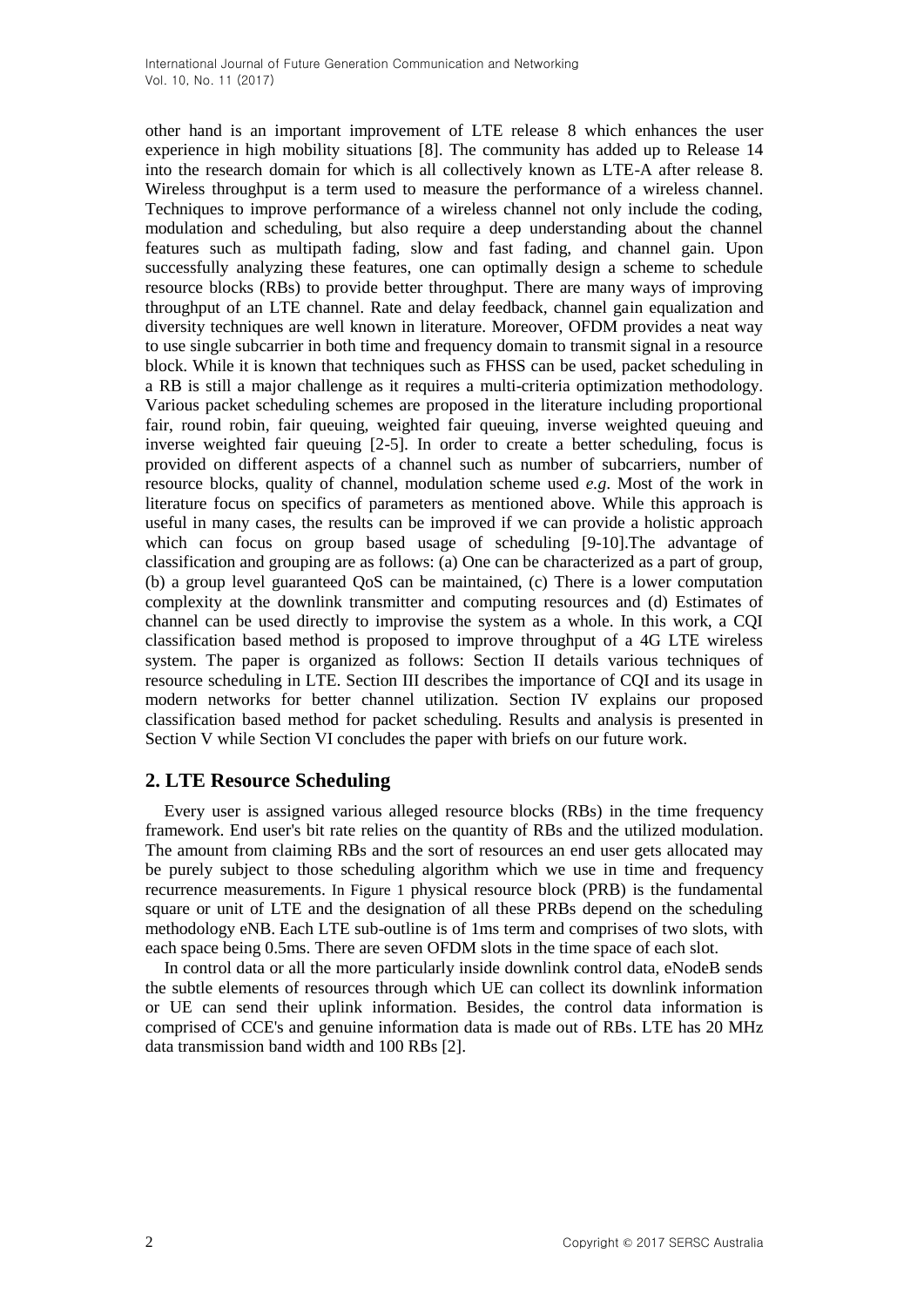

**Figure 1. Schematic of one Block (RB)**

On the off chance that eNB needs to allot just 20 RB's to UE, the data inside DCI will empower UE to figure correct RBs distributed to it. In case eNB needs to send 100 bits, the system will build control data information. To decrease the extent of control data, LTE presents diverse resource distribution methodologies.

Network congestion and instability problems are reduced by different resource scheduling methods. A plenty of methodologies are proposed for the segregation of resources among users which can be elaborated as follows: (1) channel unaware, (2) channel aware/QoS unaware, (3) Channel aware/QoS aware, (4) semi-persistent for VoIP support and  $(5)$  energy aware [1].

Initially, "Channel Unaware" systems are basically produced for wired correspondences wherein the transmission media is invariant regardless of the possibility that there is any adjustment in time. Likewise, the likelihood of error occurrence in a wired media is insignificant. In demonstrate hatred for that wired communications' suspicions don't function admirably in wireless situation, they shape a base for some practical and powerful scheduling strategies which can be explained as takes after:

(a) First In First Out: This is most straightforward calculation to distribute resources for UE's. The main demand will be served or will get the assets first. This is an inefficient calculation because of the way that meriting users don't get the resources.

(b) Round Robin: Here every single user will get resources in their designated time term, yet even this is not an effective technique as it prompts deferral of execution.

(c) Blind Equal Throughput (BET): This is a genuinely better strategy as it takes the past normal throughput of every user and based on the data received for every one of the users, it will plan the users with slightest normal throughput by sharing a few resources from the most elevated normal throughput user.

(d) Resource Preemption: Here it makes utilization of the priority techniques to allot the resources to the UE. The user with most astounding need experiences resource acquisition.

(e). Weighted Fair Queuing: To maintain a strategic distance from the starvation condition happened due to the need strategies, weighted reasonable lining is utilized. Here resources will be designated in view of the weights given.

(f). Guaranteed Delay: In this strategy an opportunity to live for every packet is assigned. The packet must touch base inside that specific due time or is disposed of.

Secondly, in "Channel aware/QoS unaware methodology", the channel condition assumes a vital part. The most extreme channel limit is administered by Shannon's principle. Given the transmission capacity and noise in the channel, the maximum information rate in the channel can be resolved. The algorithms can be recorded as takes after: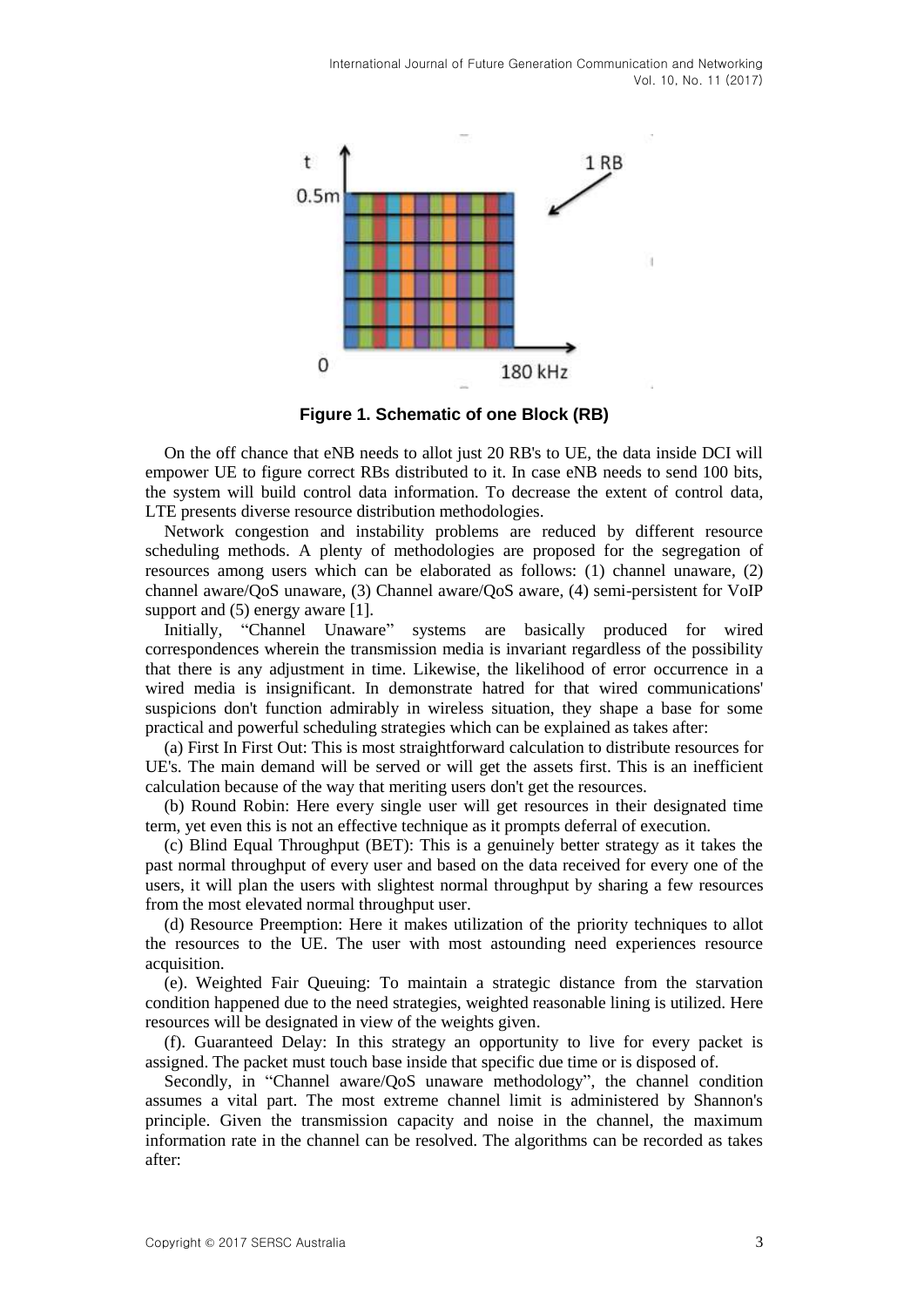(a) Maximum Throughput (MT): In the event that the user has the best channel condition, at that point that specific user will be allocated with most extreme throughput.

(b) Proportional fair (PF): Channel unaware BET can be utilized along with MT to dispense resources proportionately which enhances the range productivity and reasonableness in resource conveyance.

(c) Joint Time and Frequency space Schedulers: For this situation an arrangement of dynamic UEs are chosen by Time Domain Packet Schedulers (TDPS) and the portion of resources to those UEs is finished by the Frequency Domain Packet Scheduler (FDPS).

(d) Inverse weighted Fair Queuing (IWFQ): The network sections must be swapped so as to represent BET and thus the weights related with every user will be straightforwardly corresponding to throughput. In this way, in this calculation the resources are shared proportionately among users by taking inverse of their weights joined to it [2].

$$
y_{i,l}^{IWFQ} = (1/w_i). y_{i,l}^{RR}
$$
 (1)

(e) Proportional Inverse Weighted Fair Queuing (PIWFQ): PF, BET, IWFQ all these three methods combined together, gives PIWFQ to achieve fairness in the scheduling strategies [2].

$$
G_{i,l}^{PIWFQ} = G_{i,l}^{MT} \cdot G_{i,l}^{BET} \cdot y_{i,l}^{IWFQ} = \frac{g_l^i(r)}{f^i(r-1)} \cdot \frac{1}{w_i} \cdot y_{i,l}^{RR}
$$
(2)

Thirdly, "Channel known/QoS known" methodologies have (a) Schedulers for Guaranteed information rate, (b) Schedulers for Guaranteed defer prerequisites and (c) Dynamic Schedulers for VoIP. Fourthly, "Semi-Persistent Scheduling for VoIP" does not contribute for the ghostly productivity and it can be considered as like "channel uninformed" approach. The same can't be sent in remote conditions because of its inalienable impediments. At last, "Energy-aware" systems diminish the power utilization and enhance the spectral efficiency. A basic technique to diminish the power utilization is by changing the eNB to rest mode every now and again amid non-crest hours or utilizing measurement information examples of past.

Wireless channel is known to be noisy. A simple AWGN (Additive White Gaussian Noise) model suggests that we can consider received signal as the linear addition of transmitted signal with a random zero mean Gaussian noise. While this model significantly explains the behavior of a channel, it is does not consider the time variance and frequency variance (Doppler) of the channel. Also, the effect of multi-path is ignored while considering the received signal which is a complex function of noise and channel gain.



**Figure 2. Fading in Rayleigh Channel for Different Doppler Frequency**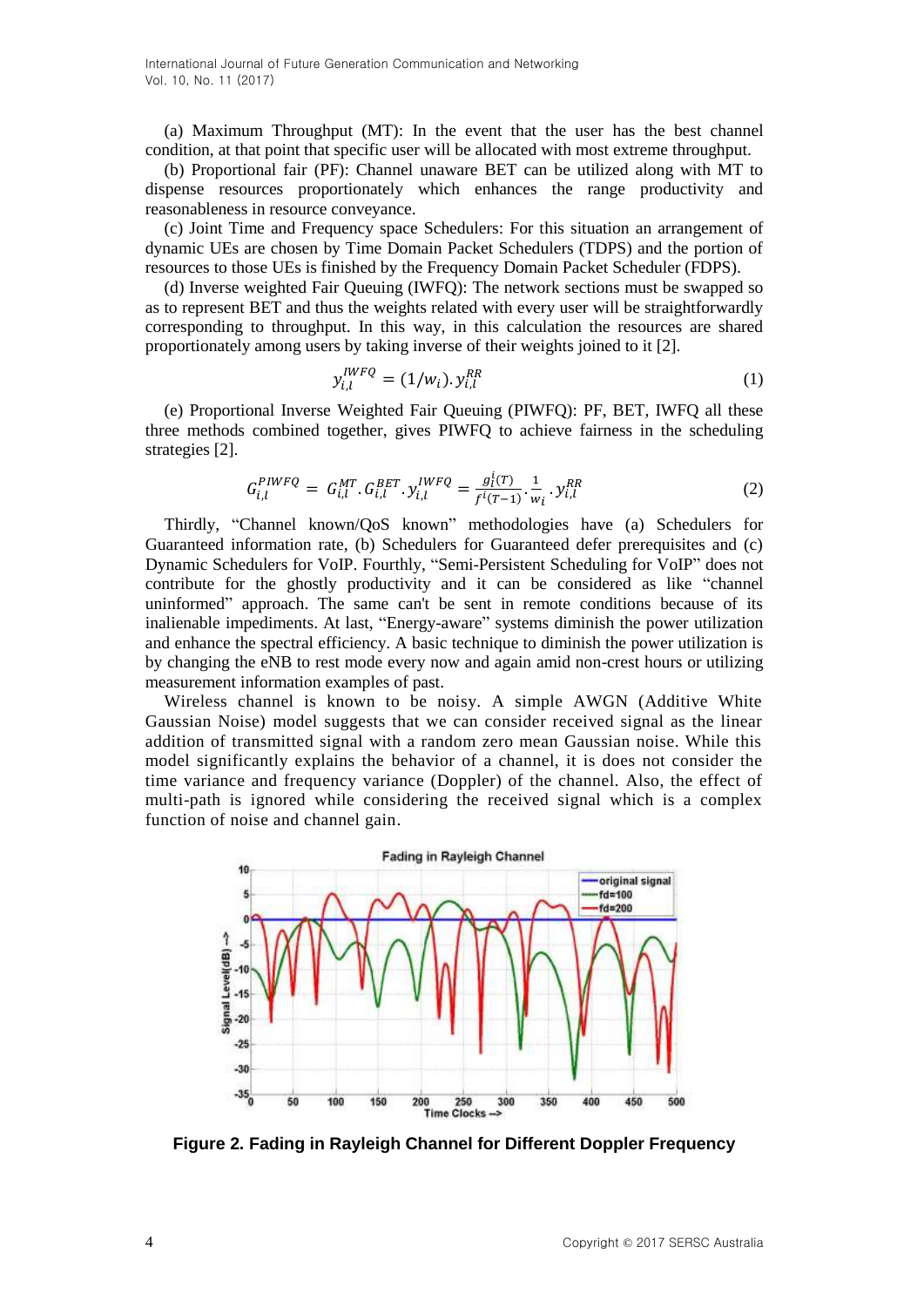Figure 2 shows a Rayleigh faded signal with two different Doppler frequencies. A simple channel model can be explained using equation below where the received signal is a linear combination of: (a) x: transmitted signal, (b) h: channel gain and (c) n: Gaussian noise.

$$
y = h \times x + n \tag{3}
$$

While the signal is highly noisy and time varying, one can also find the correlation between two instances of a same signal and signal correlation with itself as shown in Figure 3. We can clearly observe that when the signal correlates itself at  $fd*deltaT = 0.4$  that is after around every  $\lambda/2$  cycle. Therefore, one can take advantage of this property and receive correlated signal at the receiver every half cycle of a signal. This property is highly useful in determining the SNR (signal to noise ratio) of the signal at the transmitter and the receiver.



**Figure 3. Correlation of a Faded Signal**

The analysis has many advantages. For example, one can tune the receiver to receive only highly correlated signal and therefore to avoid highly noisy signal. Also the channel inversion can be used at the receiver to overcome the phase shift of the signal. These properties of a channel quality are highly important to understand in order to optimize LTE channel scheduling and therefore throughput as CQI (Channel Quality Indicator) values are provided in LTE to understand the quality of channel. Channel utilization and CQI are detailed in the next section.

## **3. Channel Utilization and CQI**

A channel can be effectively utilized if one can use proper scheduling and modulation scheme so that the effect of channel noise and gain can be nullified at the receiver. LTE receiver periodically sends a CQI value to the transmitter so that transmitter can use good modulation scheme based upon channel state of transmitter. A CQI table is the group of 1-15 integers each denoting the type of modulation scheme to be used and other parameters pertaining to the channel. For instance CQI = 5 indicates QPSK modulation with MCS=5. A CQI value of 15 is used for 64 QAM in current LTE design. One can also estimate the SINR values from CQI values as detailed in [6]. The value of reported CQI value in a frequency selective scheduling mode may be inaccurate due to channel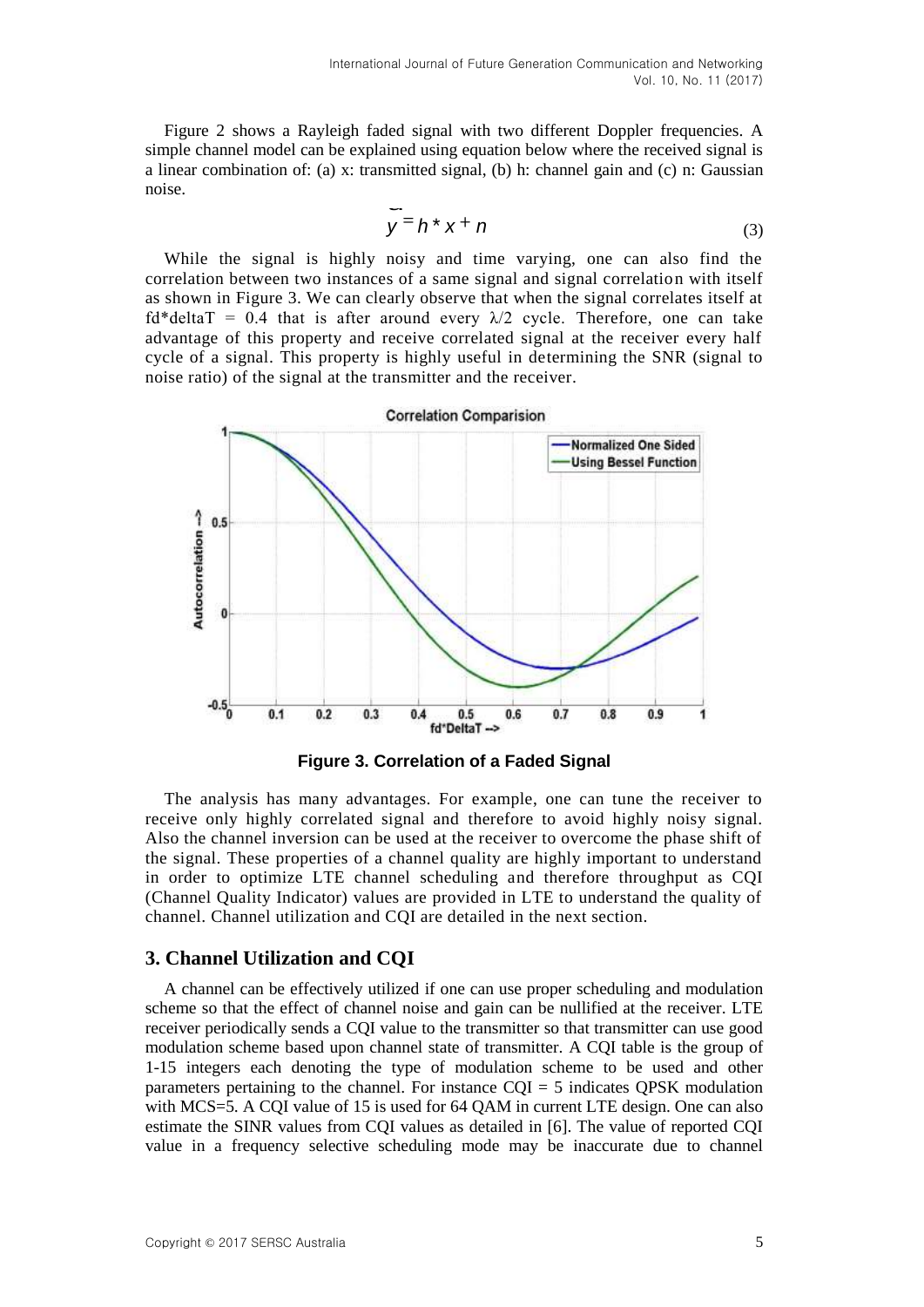fluctuations and therefore one must verify its value by suitable pilot methods. The channel utilization can be written as a function of accuracy of CQI reporting as it directly impacts the modulation scheme and transmitted signal power.

$$
Channel Utilization (CU) = function (CQI)(1-p(e))
$$
\n(4)

Where  $p(e)$  is the probability of error in reporting CQI. As  $p(e)$  is dependent upon fluctuations in the channel (Rayleigh channel is this case), we may argue that  $p(e)$  is a Rayleigh distributed random variable with whose probability density function (pdf) can be written as:

$$
y = \frac{x}{b^2} \exp(-x^2/2b^2)
$$
 (5)

In case of a slow faded flat channel, we can assume that the CQI value do not change much frequently. The problem arises in case of a fast fading channel wherein the SNR values change much frequently and therefore there might also be error in reporting CQI to the receiver. Figure 4 illustrates the channel utilization of a Rayleigh faded channel using the appropriate CQI value. We can clearly see that the channel is utilized very poorly in at many a times. In order to overcome this fluctuation, a method is proposed in the next section of this paper.



**Figure 4. Channel Utilization for a Rayleigh Faded Signal**

## **4. Proposed Method**

In order to overcome the situation of imperfect CQI we can use Forward Error Correction (FEC) which requires previous levels of CQI [9]. In FEC approach, we can use levels of CQI using a Group Based Moving Average (GBMA) technique as shown in Figure 5. We arrange users in view of their evaluated CQI levels and pick the proper packet scheduling algorithm for each gathering. Once the SNR levels are calculated, we can choose the calculation use for various gathering of users. The decision is sensible in light of the fact that when the clients who are as of now at most noteworthy SNR levels can simply be given resources proportionately and they would have the capacity to get great throughput owing their better channel conditions when contrasted with the ones who are battling with resources and in addition with the channel conditions. We utilize the GBMA technique for allotting diverse booking calculation according to the value of user gathering. The scheduling strategies utilized are Maximum Throughput (MT), Proportional Fair (PF), Inverse Weighted Fair Queuing (IWFQ) and Proportional Inverse Weighted Fair Queuing (PIWFQ).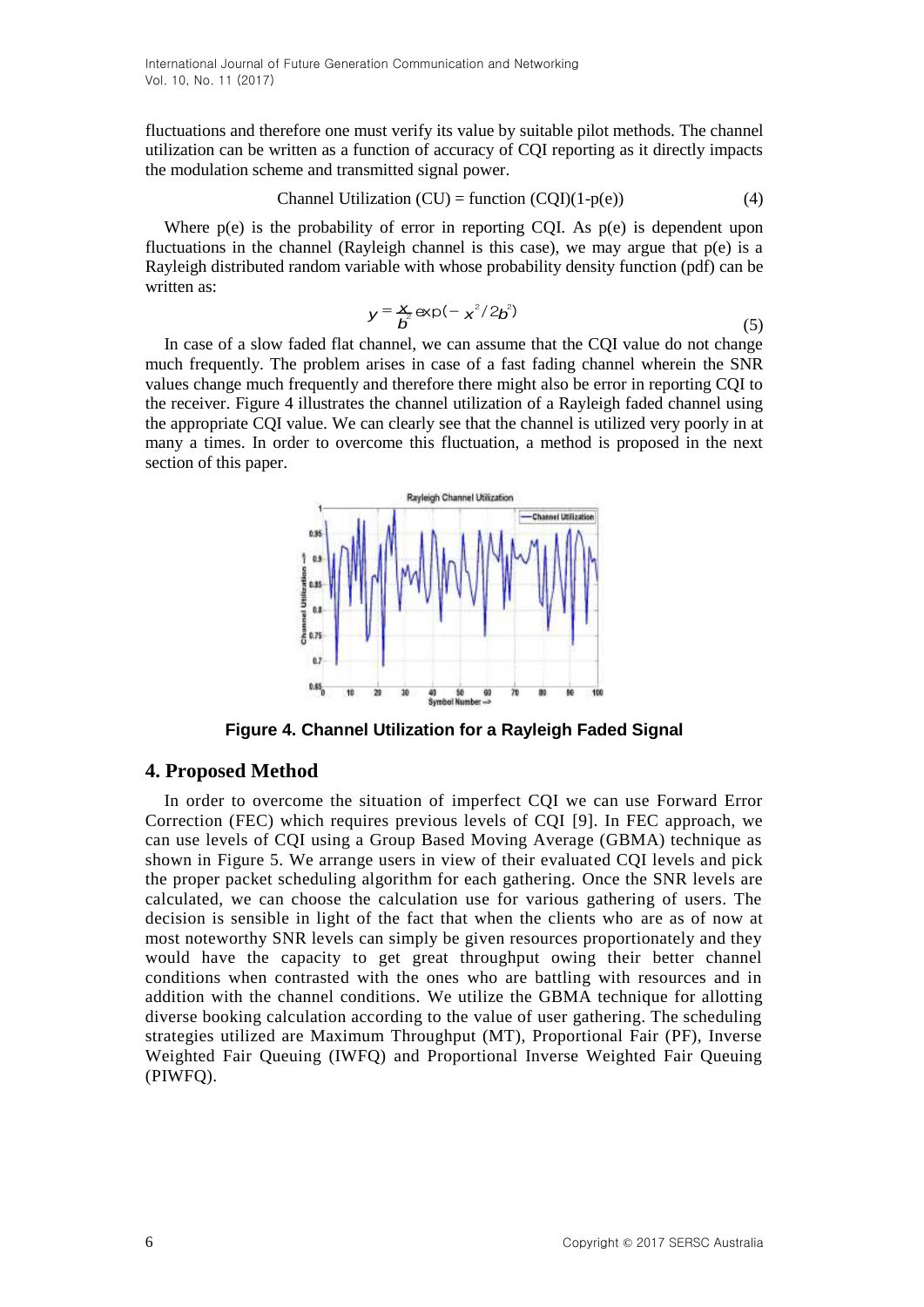International Journal of Future Generation Communication and Networking Vol. 10, No. 11 (2017)



**Figure 5. Channel Utilization for a Rayleigh Faded Signal**

On the off chance that, we consider the need of premium users, we can rapidly improve the technique by utilizing a pre-settled measure of drifting transfer speed for need users which can be allotted to others when not being used. In this way, the planning won't be influenced for others. There might likewise be situation when the user bunches are unique for quite a while and for this situation the general normal throughput will be low for the system. We have similarly separated the sizes of SNR to allot the required planning calculation. The same can likewise be proportionately partitioned and is a zone left for investigation in future. This framework intensely depends upon the blemished CQI levels which are a typical situation in wireless channels.

The method works as follows*:*

Group Past CQI in N groups CQI(N). For each CQI=c Assign to one of the group in CQI(N) If QueueLength> Threshold  $\rightarrow$  FEC = MaxFEC/2 elseif QueueLength< Threshold  $\rightarrow$  FEC = MaxFEC End Assign  $Throughout = FEC/CQI(N);$ 

\_\_\_\_\_\_\_\_\_\_\_\_\_\_\_\_\_\_\_\_\_\_\_\_\_\_\_\_\_\_\_\_\_\_\_\_\_\_\_\_\_\_\_

*\_\_\_\_\_\_\_\_\_\_\_\_\_\_\_\_\_\_\_\_\_\_\_\_\_\_\_\_\_\_\_\_\_\_\_\_\_\_\_\_\_\_\_\_\_\_*

Here we can claim that for a group of users in better channel conditions, we can assign lower throughput as the losses will be minimum. On the other hand, for the users with bad channel conditions, we pump in more bits in the channel to provide them with minimum rate as required for the survival of service and hence the Quality of Service (QoS). Therefore, if channel condition is good, the number of FEC frames inserted reduced and vice versa. It is also observed while simulations that there is a need of fairness in order to deal with the system level optimization. In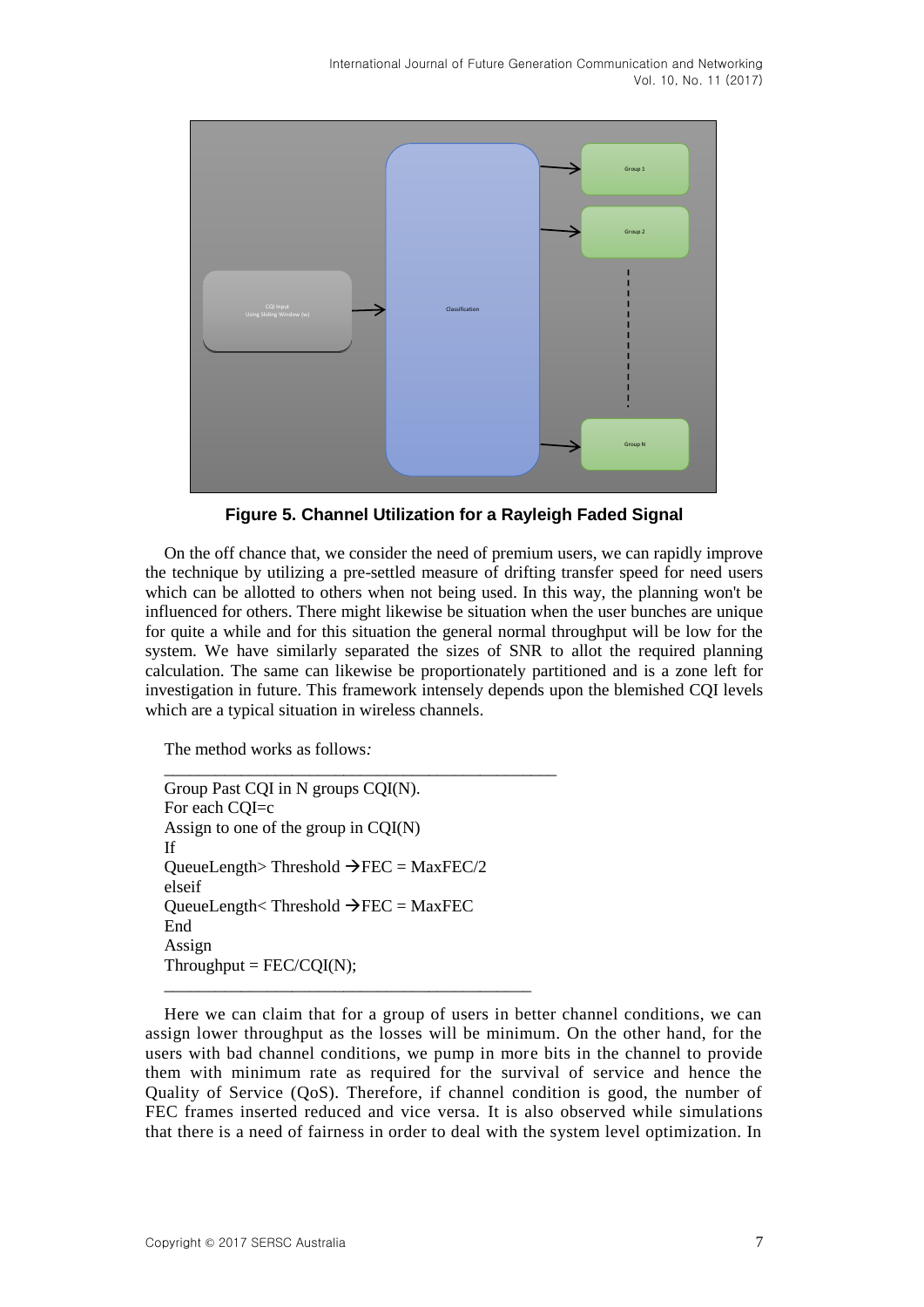International Journal of Future Generation Communication and Networking Vol. 10, No. 11 (2017)

the group based method, the fairness is improved on a group level and therefore is appropriate to say that a better group may provide better throughput.

#### **4. Results and Analysis**

We use MATLAB and its channel tools for simulation in this paper. The results are shown for CQI=1:15 and group based method. Following Figure 6 shows the throughput improvement in case of proposed method as compared to the baseline version which is without using groups. We can observe that the throughput is improved for some user while it is lower for some users as compared to the baseline version. Those are users who are in good channel conditions and therefore the advantage can be taken of this fact. Also, we can say that the proposed method provides more fairness as compared to the existing scheme.



**Figure 6. Throughput for Different Users**

Figure7 compares the average throughput for different number of users taking advantage of the proposed scheme. It can be observed that even though the individual user might be hampered from the scheme (Figure 6), the overall throughput is higher as expected for a group as we treated the group as a whole to provide throughput. Table I details various parameters used in the simulations. In cases where comparisons are made, a higher or lower value of the parameter is used to compare when deemed appropriate. It can be noted that appropriate values of frequencies are used in Section II to compare the Rayleigh fading. Also, the simulations are run for a minimum of 50 times and average is taken in the all the cases to avoid the impact of any randomness occurred due to software itself.

| Parameter         | Value    |
|-------------------|----------|
| Channel           | Rayleigh |
| Number of RBs     | 25       |
| #Users in RBs     | 50       |
| <b>TTI</b>        | 1 ms     |
| Max Throughput    | 100 kbps |
| Mode of Operation | FDD      |

|  |  | <b>Table I. Simulation Parameters</b> |
|--|--|---------------------------------------|
|--|--|---------------------------------------|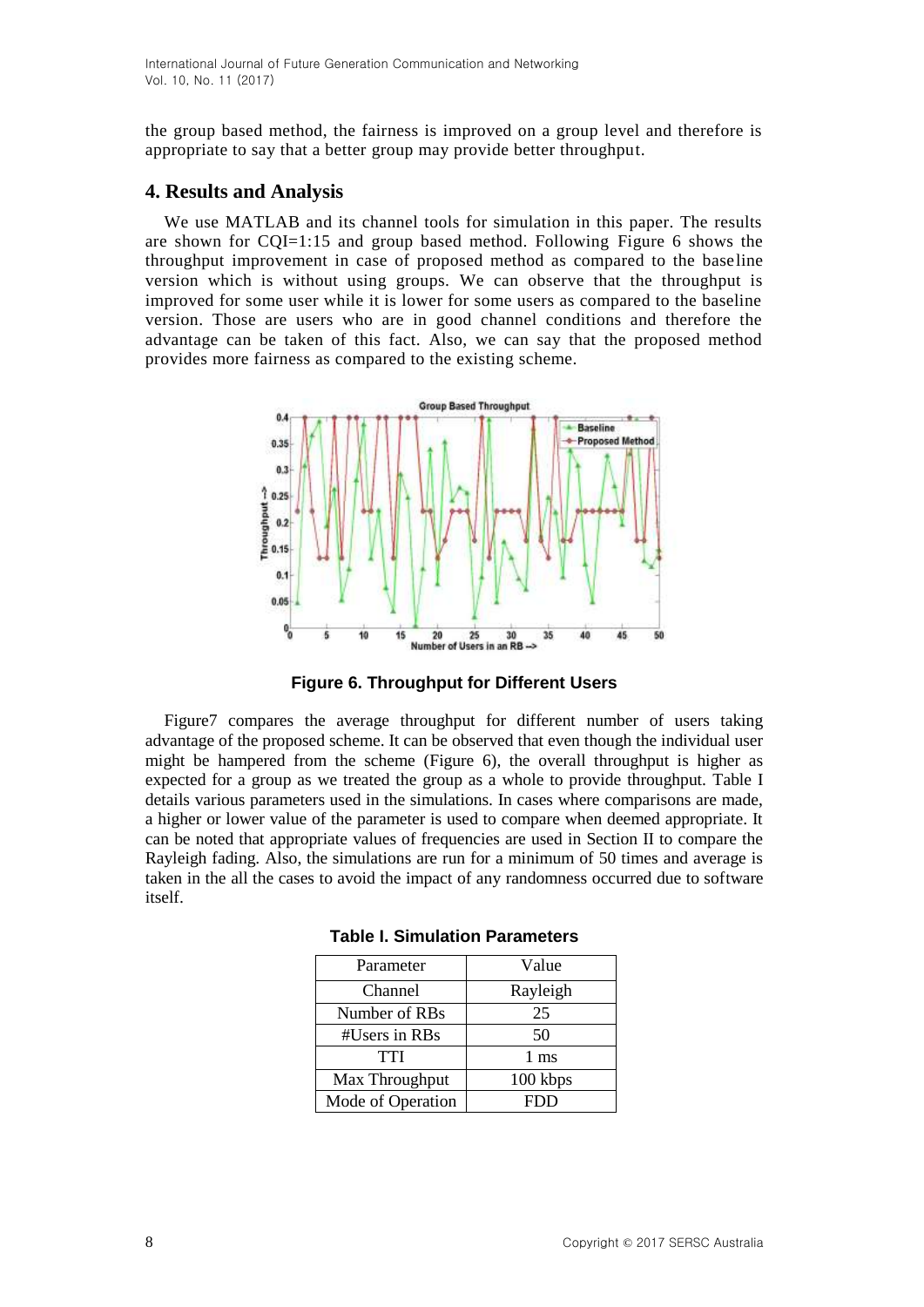

**Figure 7. Average Throughput for Different Users**

#### **6. Conclusion and Future Work**

In this paper, a detailed study of variation of channel SNR is presented and a classification based method for scheduling packets is proposed for varying SNR. In general, the Rayleigh channel is analyzed and it is observed that inherent advantages of multipath fading can be used to improve the system in total. The proposed method is shown to improve performance packet level throughout while it is suggested to use the channel gains to improve the link level throughput. Our future work is to create a fine grain system considering various channel models and incorporate same in the proposed scheme.

#### **References**

- [1] F. Capozzi, "Downlink packet scheduling in LTE cellular networks: Key design issues and a survey", IEEE Communications Surveys & Tutorials, vol. 15, no. 2, **(2013)**, pp. 678-700
- [2] S. Suganya, M. Sumit, S. L. Yaram and C. Ramesh, "Resource Scheduling Algorithms for LTE using Weights", in 2nd International conference on Applied and Theoretical Computing and Communication Technology, SJBIT, Bangalore, (2013).
- [3] Phunchongharn, Phond, E. Hossain and D.I. Kim, "Resource allocation for device-to-device communications underlaying LTE-advanced networks", IEEE Wireless Communications, vol. 20, no. 4, **(2013)**, pp. 91l.-100.
- [4] M. Sumit, "A joint parametric prediction model for wireless internet traffic using Hidden Markov Model", Wireless networks, vol. 19, no. 6, **(2013)**, pp. 1171-1185.
- [5] R. Kwan, C. Leung and J. Zhang, "Proportional fair multiuser scheduling in LTE", IEEE Signal Processing Letters, vol. 16, no. 6, **(2009)**, pp. 461-464.
- [6] G. Piro, "Two-level downlink scheduling for real-time multimedia services in LTE networks", IEEE Transactions on Multimedia, vol. 13, no. 5, **(2011)**, pp. 1052-1065.
- [7] 3GPP TS 36.101, "User Equipment (UE) radio transmission and reception,
- [8] A. Ghosh, "LTE-advanced: next-generation wireless broadband technology [Invited Paper]", IEEE Wireless Communications, vol. 17, no. 3, **(2010)**.
- [9] S. Suganya, and C. Ramesh, "SNR based Predictive Packet Scheduling in LTE with Varied CQI", Indian Journal of Science and Technology, vol. 9, no. 47, **(2016)**.